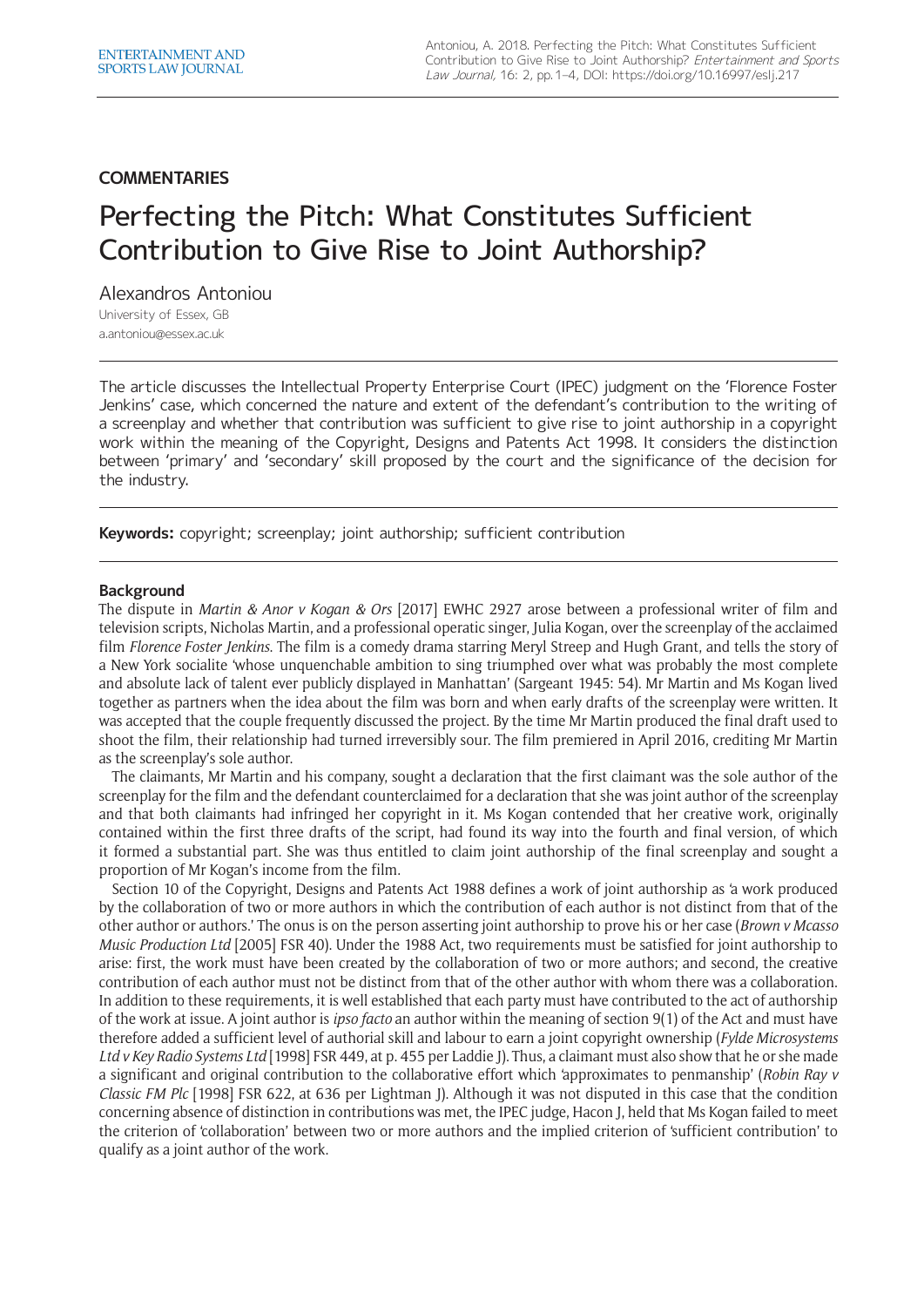## **Collaboration**

Based on documentary evidence, Hacon J found that the actual screenplay of the film was written after the final breakdown of the personal relationship between Mr Martin and Ms Kogan. Unlike previous drafts, the parties had not discussed the final version and there was no collaboration between them in creating it. Ms Kogan's consent to the use of her material generated for the first to third drafts in the final screenplay was 'no doubt necessary for collaboration, but not sufficient' (*Martin*, at para. 25). There must have been a 'common design' (*Martin*, at para. 25, applying *Levy v Rutley* [1870–71] LR 6 CP 523, at p. 529 per Keating J), i.e. 'co-operative acts by the authors, at the time the copyright work in issue was created, which led to its creation' (*Martin*, at para. 54, point 1).

## **The Ultimate Arbiter test**

It was accepted in this case that Mr Martin had had the final word as to what would go in all the draft screenplays. It was argued on behalf of the claimants that Mr Martin was the 'ultimate arbiter' (*Martin*, at para. 28) and therefore, the sole author of all the drafts. Criticism or editing suggestions from a putative joint author will not normally lead to joint authorship where the main author has the final saying in relation to the form and content of the work. However, Hacon J rejected an 'absolutist' (*Martin*, at para. 29) application of this principle. The status of an author as an ultimate arbiter can be 'highly relevant' (*Martin*, at para. 29) when determining whether there is joint authorship, but it is not a decisive factor on its own (*Martin*, at para. 54, points 8 and 9).

## **Sufficient Contribution**

In assessing whether Ms Kogan had sufficiently contributed to the shooting script, Hacon J considered several authorities on what sort of contribution to a work qualifies someone as a joint author: adding elements which are not themselves subject to copyright protection, such as scenic effects to a play, or supplying certain catch lines in the dialogue do not amount to a sufficient contribution (*Tate v Thomas* [1921] 1 Ch 503); offering constructive criticism in the context of transforming a novel into a play is not a sufficient contribution either (*Wiseman v George Weidenfeld & Nicholson Ltd* [1985] FSR 525); the expenditure of skill, time and effort in testing and debugging a computer software is more akin to proofreading and does not constitute a contribution to the authoring of a source code (*Fylde Microsystems Ltd v Key Radio Systems Ltd* [1998] FSR 449, at p. 457 per Laddie J); a joint author must do more than contribute ideas to an author; 'what is essential is a direct responsibility for what appears on paper' (*Robin Ray v Classic FM plc* [1998] FSR 622, at p. 636 per Lightman J). Furthermore, a director's contributions to the interpretation and presentation of a play during rehearsals and minor changes to its plot are insufficient to make him or her a joint author. The contribution needs to be towards the creation of the dramatic work (*Brighton v Jones* [2004] EWHC 1157). Finally, to be sufficient, the contribution must consist in 'a significant part of the skill and labour' (*Cala Homes (South) Ltd v Alfred McAlpine Homes East Ltd* [1995] FSR 818, at pp. 835–6 per Laddie J) and therefore must contribute towards the originality of the work; not just to the mechanical act of fixation.

In the case under consideration, Ms Kogan's textual and non-textual contributions to the first three drafts 'never rose above the level of providing useful jargon, along with helpful criticism and some minor plot suggestions' (*Martin*, at para. 85). As such, these were insufficient to qualify her as a joint author of the final screenplay, 'even had those contributions all been made in the course of a collaboration' (*Martin*, at para. 85) to create it. Mr Martin was therefore entitled to a declaration that he was the sole author of the screenplay and that the claimants had not infringed the copyright in it.

Hacon J further explained that the significance of a contribution which forms part of the creation of the work depends on the 'type of skill' (*Martin*, at para. 43) used in making that contribution. The judge supported this by introducing a new distinction between 'primary skills' (e.g. physically using a pencil to create an image or choosing, organising, integrating and juxtaposing words in writing a novel) and 'secondary skills' (e.g. inventing plot in the case of a novel or selecting colour when painting). This differentiation does not imply that the latter are necessarily less important in the creative process. Although both types are inherently capable of giving rise to joint authorship, for evidential reasons 'it may often be harder to establish joint authorship solely by reference to secondary skills' (*Martin*, para. 51 and para. 54, point 4).

## **Comment**

Several parties often get involved in the creative process of a copyright work, with one or more of them feeling that they should be credited for their input which was ultimately weaved into the fabric of a new work. Evaluating a contribution's sufficiency is not an easy feat. The *Florence Foster Jenkins* judgment provides a useful overview of the current law concerning the conditions under which joint authorship arises in England and Wales. In evaluating a putative joint author's contribution, it introduces a consideration of whether he or she has contributed by way of primary or secondary skill. It is arguable that no clear explanation is offered about how deliberately subjective creative choices are to be labelled and classified under this binary distinction. It would not be unreasonable to suggest that the structure of events in a novel is as crucial for its originality as the arrangement of words. Indeed, Aristotle stresses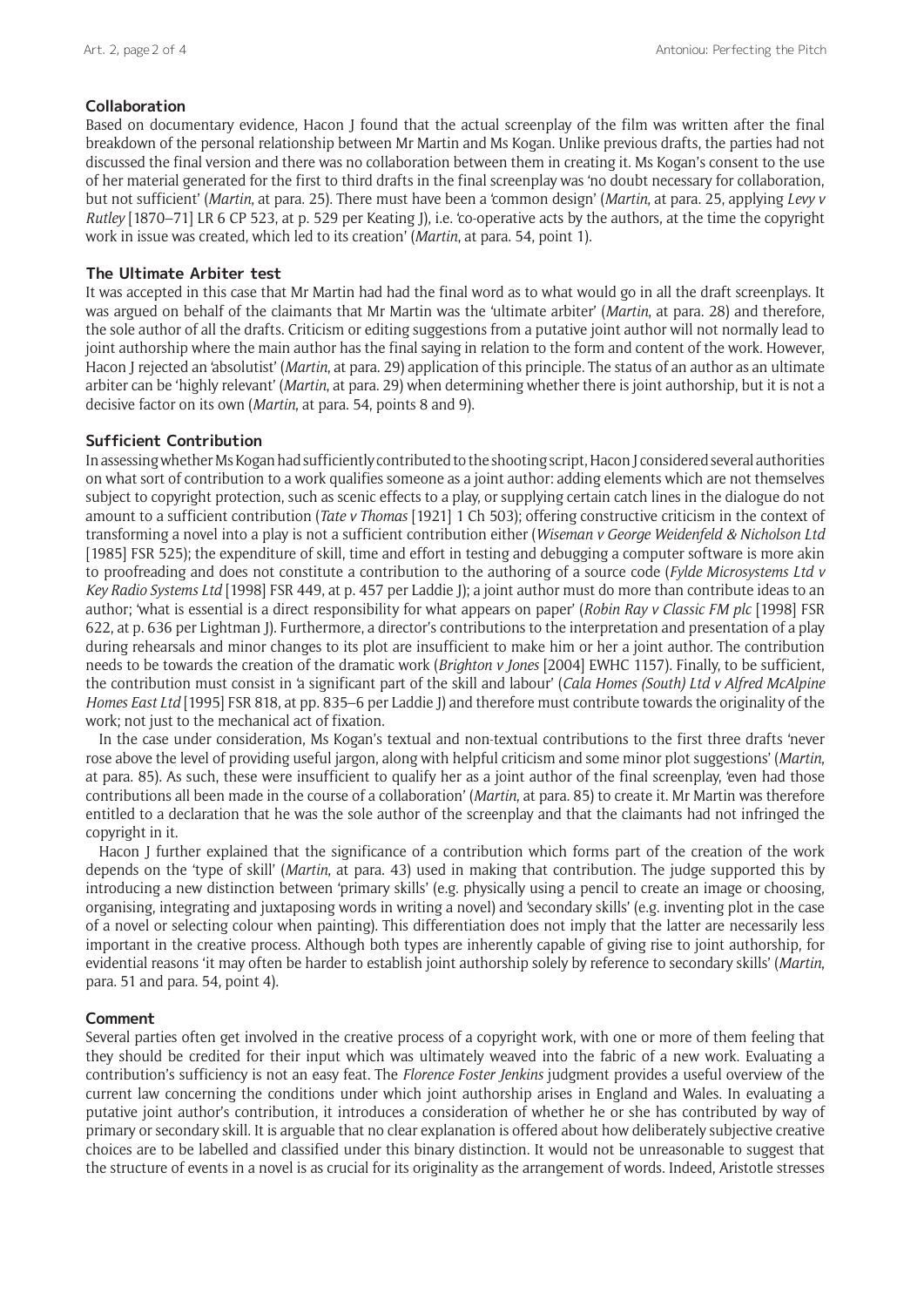the primacy of the plot – the soul of the action – over the characters' eloquent speeches and other components of drama (Kaufmann 1968: 55). The judgment would have been more helpful, had it offered a more systematic method of associating creative choices to certain types of skill, especially in light of the judge's observation that 'case law sets the bar high when it comes to secondary skills' (*Martin*, at para. 51). If this distinction becomes well-established in English case law, it is uncertain whether it can be expected to yield predictable results and induce clarity in the assessment of authorial contributions and rewards linked to the genesis of a work.

Whilst there was no intention to create a hierarchy in skills as components of the creative process, the judge commented that it would be less difficult to find joint authorship in relation to contributions involving primary skills, as opposed to contributions involving secondary skills. It may be suggested that this division has little merit. What Hacon I describes as secondary skills would be similar to ideas which are so abstract or commonplace as not to form a substantial part of the whole of the work in issue (*Designers Guild Ltd v Russell Williams Textiles Ltd* [2001] FSR 11, at para. 25 per Lord Hoffmann), and thus constitute insufficient contributions. Where the contribution relied upon is the product of ideas which are too remote from the work as expressed, it will often be harder to prove joint authorship. Primary skills, on the other hand, would be akin to forms of protectable expression. This binary distinction may therefore be seen as a reiteration of the idea/expression dichotomy in another guise.

Moreover, Hacon J placed in this case very little reliance on witnesses' memory of what was stated in conversations and meetings. This raises a point of practical significance: litigation parties should avoid the fallacy of placing much emphasis on evidence based on witness recollection. The judge questioned the extent to which this provides a veridical and reliable recorder of events as experienced. Instead, he based factual findings on inferences drawn from documentary evidence (*Martin*, at para. 61). This case serves as a reminder of the importance of carefully documenting any contribution to a copyright work. Individuals considering themselves as authors who have collaborated in, and contributed to, the creation of the final draft of a work should keep as much of the background work as possible from the very outset and maintain accurate records that identify the extent to which they exercised control over the final work and the consistency with which they manifested their intent to be treated as joint authors. Previous case law demonstrates the significance, and perhaps necessity, of agreeing authorship before any work is created (*Fisher v Brooker* [2009] FSR 25). The *Florence Foster Jenkins* case also stresses the importance of having effective intellectual property management processes in place. Authorship of screenplays needs to be subjected to extensive and meticulous appraisals by feature film production companies to capture all the necessary rights attached and ensure unrestricted freedom to operate in respect of their assets.

However, it should be noted that the issue of joint authorship in *Florence Foster Jenkins* arose in the context of a personal relationship, in which rigid negotiation processes and more corporate notions of formalised agreements and record-keeping would seem, to say the least, incongruous. Although clarity over the criteria for authorship is the preferred approach and can be useful in minimising tensions, it is less probable that putative collaborators in the informal setting of a personal relationship will spend time and energy on the onset of a project in ascertaining roles or strict responsibilities. Consequently, the potential for a joint contribution may not be easily detected, for example, in a pre-audit planning activity for film production purposes. Thus, cases such as the one under consideration are likely to come before the courts from time to time, despite Hacon J's systematic exposition of the law relating to joint-authorship.

#### **Competing Interests**

The author has no competing interests to declare.

#### **References**

**Kaufmann, W.** 1968. *Tragedy and Philosophy*. Princeton, NJ: Princeton University Press. **Sargeant, W.** 1945. Soprano's Progress. *Life*, 54. 26 March.

#### **Cases cited**

*Brighton v Jones* [2004] EWHC 1157. *Brown v Mcasso Music Production Ltd* [2005] FSR 40. *Cala Homes (South) Ltd v Alfred McAlpine Homes East Ltd* [1995] FSR 818. *Designers Guild Ltd v Russell Williams Textiles Ltd* [2001] FSR 11. *Fisher v Brooker* [2009] FSR 25. *Fylde Microsystems Ltd v Key Radio Systems Ltd* [1998] FSR 449. *Levy v Rutley* [1870–71] LR 6 CP 523. *Martin & Anor v Kogan & Ors* [2017] EWHC 2927. *Robin Ray v Classic FM Plc* [1998] FSR 622. *Tate v Thomas* [1921] 1 Ch 503. *Wiseman v George Weidenfeld & Nicholson Ltd* [1985] FSR 525.